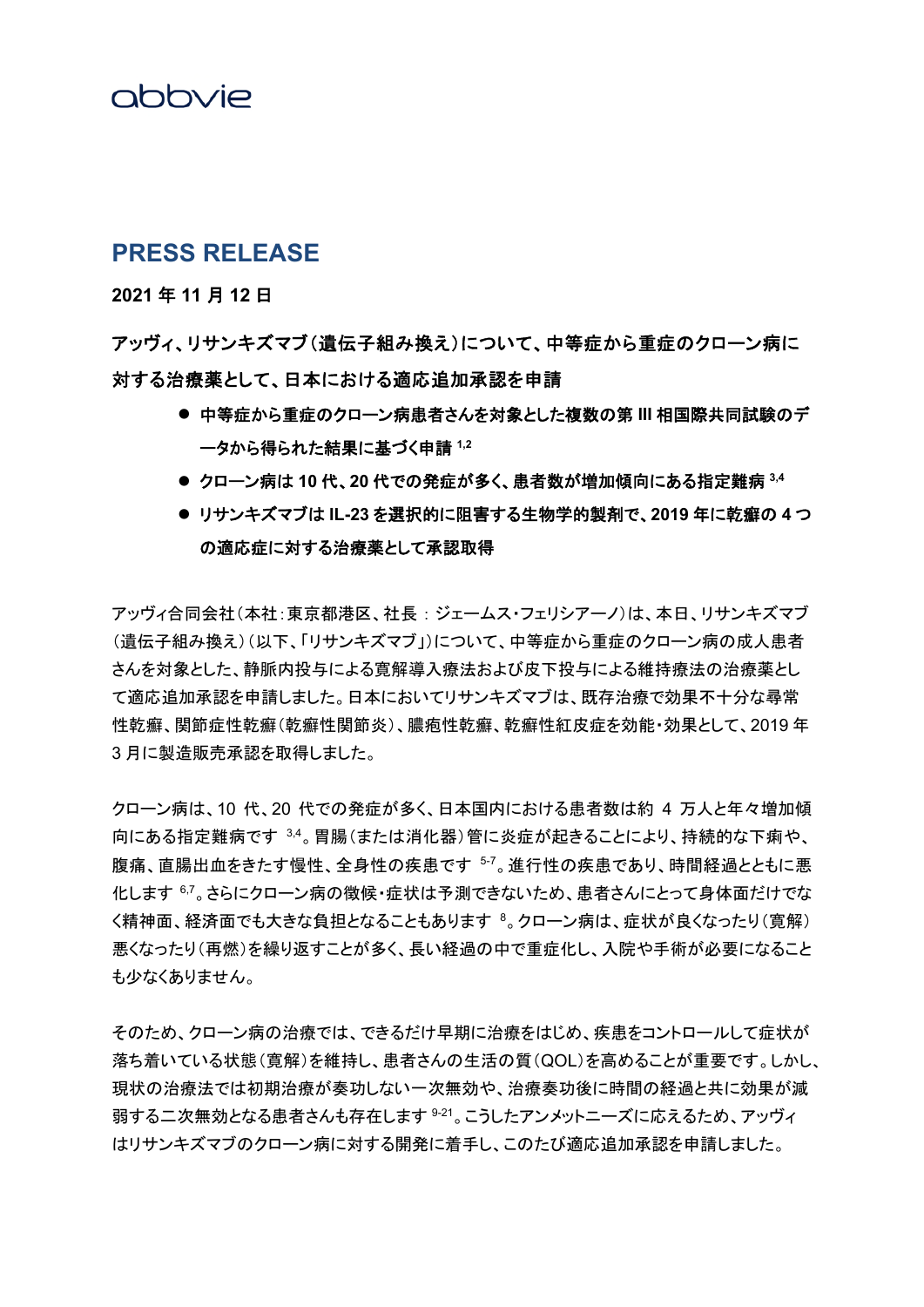## abbyje

今回の申請は、複数の第 III 相国際共同試験のデータから得られた結果に基づいています 1,2。 ADVANCE 試験において、クローン病の患者さんを対象に、リサンキズマブ静脈内投与による 2 つの用量(600 mg および 1200 mg)のうちいずれかの用量にて寛解導入療法を行いました。本試 験の主要評価項目である 12 週時の臨床的寛解および内視鏡的改善の達成率は、プラセボ群と 比較して有意に高い結果でした <sup>1</sup>。

ADVANCE 試験の後に行われた FORTIFY 試験(リサンキズマブ寛解導入療法により臨床的改 善がみられた患者さんを、無作為にプラセボ群またはリサンキズマブ(180 mg および 360 mg)に よる維持療法群に割り付けた試験)の解析計画では、主要評価項目である 1 年時(52 週時)の臨 床的寛解および内視鏡的改善を達成した患者さんの割合は、プラセボの皮下投与を受けた群(プ ラセボ群)と比較して、リサンキズマブ 360 mg の皮下投与を受けた群で有意に高い結果でした <sup>2</sup>。

ADVANCE 試験と FORTIFY 試験において、中等症から重症のクローン病患者さんを対象に評価 された各用量でのリサンキズマブの安全性プロファイルは、これまでに確認されているリサンキズ マブの安全性プロファイルとおおむね一致していました 1,2,22-25。

#### **ADVANCE** 試験について **1,26**

ADVANCE 試験は、中等症から重症のクローン病を有する成人患者さんを対象とした、第 III 相、 多施設共同、無作為化、二重盲検、プラセボ対照、寛解導入療法試験です。リサンキズマブの 2 つの用量(600 mg および 1200 mg)の有効性と安全性をプラセボと比較し、評価するために設計 されました。ADVANCE 試験は、様々な背景の患者さん(既存治療や生物学的製剤で効果不十分 または不耐容であった患者さん)からなる集団を対象としました。この試験の主要な結果は [2021](https://www.abbvie.co.jp/content/dam/abbvie-dotcom/jp/documents/press-release/2021_0122.pdf) 年 1 [月に](https://www.abbvie.co.jp/content/dam/abbvie-dotcom/jp/documents/press-release/2021_0122.pdf)発表し、また [Digestive Disease Week](https://www.abbvie.co.jp/content/dam/abbvie-dotcom/jp/documents/press-release/2021_0608.pdf)®(DDW)Virtual Conference 2021 で追[加解析を](https://www.abbvie.co.jp/content/dam/abbvie-dotcom/jp/documents/press-release/2021_0608.pdf) [発表し](https://www.abbvie.co.jp/content/dam/abbvie-dotcom/jp/documents/press-release/2021_0608.pdf)ました。詳細は、[www.clinicaltrials.gov](http://www.clinicaltrials.gov/)(ADVANCE 試験:NCT03105128)をご覧ください。

#### **FORTIFY** 試験について **<sup>2</sup>**

FORTIFY 試験は、第 III 相、多施設共同、無作為化、二重盲検、比較対照、52 週間維持療法試 験です。ADVANCE 試験を含む寛解導入療法試験において、リサンキズマブ寛解導入療法が奏 功した患者さんを対象とし、リサンキズマブ(180 mg および 360 mg)維持療法の有効性および安 全性を、プラセボ群と比較し、評価するために設計されました。本試験の主要な結果は [2021](https://www.abbvie.co.jp/content/dam/abbvie-dotcom/jp/documents/press-release/2021_0617.pdf) 年 6 [月に](https://www.abbvie.co.jp/content/dam/abbvie-dotcom/jp/documents/press-release/2021_0617.pdf)発表しました。引き続き FORTIFY 試験の非盲検延長試験で、FORTIFY 試験を完了した例で のリサンキズマブの長期安全性を評価していく予定です。詳細は、[www.clinicaltrials.gov](http://www.clinicaltrials.gov/) (NCT03105102)をご覧ください。

### リサンキズマブについて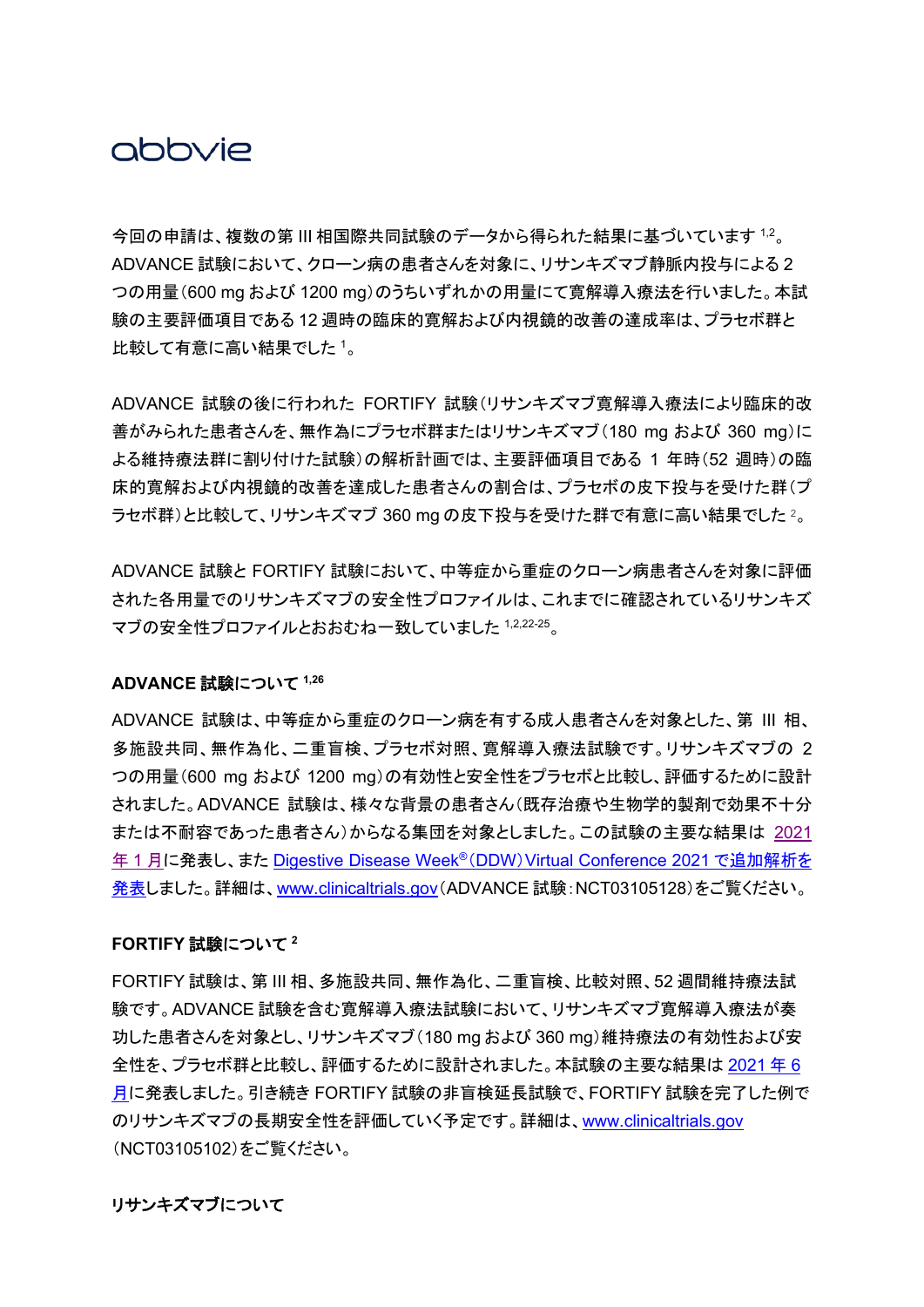# abbyje

リサンキズマブはインターロイキン-23(IL-23)のサブユニット p19 に結合し、IL-23 を選択的に阻害 するヒト化抗ヒト IL-23p19 モノクローナル抗体製剤です。日本において、既存治療で効果不十分な 尋常性乾癬、関節症性乾癬(乾癬性関節炎)、膿疱性乾癬、乾癬性紅皮症を有する患者さんの治 療薬として、2019 年 3 月に製造販売承認されました。(一般名:「リサンキズマブ(遺伝子組換え)」

リサンキズマブは、ベーリンガーインゲルハイムとアッヴィの業務提携の一環で開発され、アッヴィ が世界的にリサンキズマブの開発と販売を主導しています。

### アッヴィについて

アッヴィのミッションは現在の深刻な健康課題を解決する革新的な医薬品の創製と提供、そして未 来に向けて医療上の困難な課題に挑むことです。患者さん一人ひとりの人生を豊かなものにする ため次の主要領域に取り組んでいます。免疫疾患、がん、神経疾患、アイケア、ウイルス、ウイメン ズヘルス、消化器疾患、さらにアラガンエステティクスポートフォリオの製品・サービスです。アッヴィ の詳細については、[www.abbvie.com](https://www.abbvie.com/) をご覧ください。Twitter アカウント[@abbvie](https://twitter.com/abbvie)、[Facebook](https://www.facebook.com/AbbVieGlobal)、 [LinkedIn](https://www.linkedin.com/company/abbvie) や [Instagram](https://www.instagram.com/abbvie/)</u> でも情報を公開しています。

日本においては、1,300 人を超える社員が、医療用医薬品の開発、輸入、製造販売に従事してい ます。自己免疫疾患、肝疾患、神経疾患、がんの各領域を中心に、患者さんの人生を豊かにした いと願い、日々の業務に取り組んでいます。詳しくは、[www.abbvie.co.jp](https://www.abbvie.co.jp/) をご覧ください。

<sup>1.</sup> A Study of the Efficacy and Safety of Risankizumab in Participants With Moderately to Severely Active Crohn's Disease. ClinicalTrials.gov. 2021. Available at: [https://www.clinicaltrials.gov/ct2/show/NCT03105128.](https://www.clinicaltrials.gov/ct2/show/NCT03105128) Accessed on October 21, 2021.

<sup>2.</sup> A Study of the Efficacy and Safety of Risankizumab in Participants With Crohn's Disease. ClinicalTrials.gov. 2021. Available at[: https://www.clinicaltrials.gov/ct2/show/NCT03105102.](https://www.clinicaltrials.gov/ct2/show/NCT03105102) Accessed on October 21, 2021.

<sup>3.</sup> 難病情報センタークローン病(指定難病 96) <https://www.nanbyou.or.jp/entry/81> 2021 年 10 月 21 日確認

<sup>4.</sup> 厚生労働科学研究費補助金難治性疾患政策研究事業「難治性炎症性腸管障害に関する調査研究」(久松班)潰 瘍性大腸炎・クローン病診断基準・治療指針(2021 年 3 月改訂).

<sup>5.</sup> Kaplan G. The global burden of IBD: from 2015 to 2025. Nat Rev Gastroenterol Hepatol. 2015 Dec;12(12):720-7. doi: 10.1038/nrgastro.2015.150.

<sup>6.</sup> The Facts about Inflammatory Bowel Diseases. Crohn's & Colitis Foundation of America. 2014. Available at: [https://www.crohnscolitisfoundation.org/sites/default/files/2019-](https://c212.net/c/link/?t=0&l=en&o=3295115-1&h=2327458411&u=https%3A%2F%2Fwww.crohnscolitisfoundation.org%2Fsites%2Fdefault%2Ffiles%2F2019-02%2FUpdated%2520IBD%2520Factbook.pdf&a=https%3A%2F%2Fwww.crohnscolitisfoundation.org%2Fsites%2Fdefault%2Ffiles%2F2019-02%2FUpdated%2520IBD%2520Factbook.pdf) [02/Updated%20IBD%20Factbook.pdf.](https://c212.net/c/link/?t=0&l=en&o=3295115-1&h=2327458411&u=https%3A%2F%2Fwww.crohnscolitisfoundation.org%2Fsites%2Fdefault%2Ffiles%2F2019-02%2FUpdated%2520IBD%2520Factbook.pdf&a=https%3A%2F%2Fwww.crohnscolitisfoundation.org%2Fsites%2Fdefault%2Ffiles%2F2019-02%2FUpdated%2520IBD%2520Factbook.pdf) Accessed on August 26, 2021.

<sup>7.</sup> Crohn's disease. Symptoms and Causes. Mayo Clinic. 2020. Available at: [https://www.mayoclinic.org/diseases-conditions/crohns-disease/symptoms-causes/syc-20353304.](https://c212.net/c/link/?t=0&l=en&o=3295115-1&h=957984775&u=https%3A%2F%2Fwww.mayoclinic.org%2Fdiseases-conditions%2Fcrohns-disease%2Fsymptoms-causes%2Fsyc-20353304&a=https%3A%2F%2Fwww.mayoclinic.org%2Fdiseases-conditions%2Fcrohns-disease%2Fsymptoms-causes%2Fsyc-20353304) Accessed on August 26, 2021.

<sup>8.</sup> The Economic Cost of Crohn's Disease and Ulcerative Colitis. Access Economics Pty Limited. 2007. Available at: [https://www.crohnsandcolitis.com.au/site/wp-content/uploads/Deloitte-Access-Economics-](https://c212.net/c/link/?t=0&l=en&o=3295115-1&h=775792678&u=https%3A%2F%2Fwww.crohnsandcolitis.com.au%2Fsite%2Fwp-content%2Fuploads%2FDeloitte-Access-Economics-Report.pdf&a=https%3A%2F%2Fwww.crohnsandcolitis.com.au%2Fsite%2Fwp-content%2Fuploads%2FDeloitte-Access-Economics-Report.pdf)[Report.pdf.](https://c212.net/c/link/?t=0&l=en&o=3295115-1&h=775792678&u=https%3A%2F%2Fwww.crohnsandcolitis.com.au%2Fsite%2Fwp-content%2Fuploads%2FDeloitte-Access-Economics-Report.pdf&a=https%3A%2F%2Fwww.crohnsandcolitis.com.au%2Fsite%2Fwp-content%2Fuploads%2FDeloitte-Access-Economics-Report.pdf) Accessed on August 26, 2021.

<sup>9.</sup> Colombel JF, Sandborn WJ, Rutgeerts P, et al. Adalimumab for maintenance of clinical response and remission in patients with Crohn's disease: the CHARM trial. Gastroenterology. 2007;132(1):52-65.

<sup>10.</sup> Hanauer SB, Feagan BG, Lichtenstein GR, et al. Maintenance infliximab for Crohn's disease: the ACCENT I